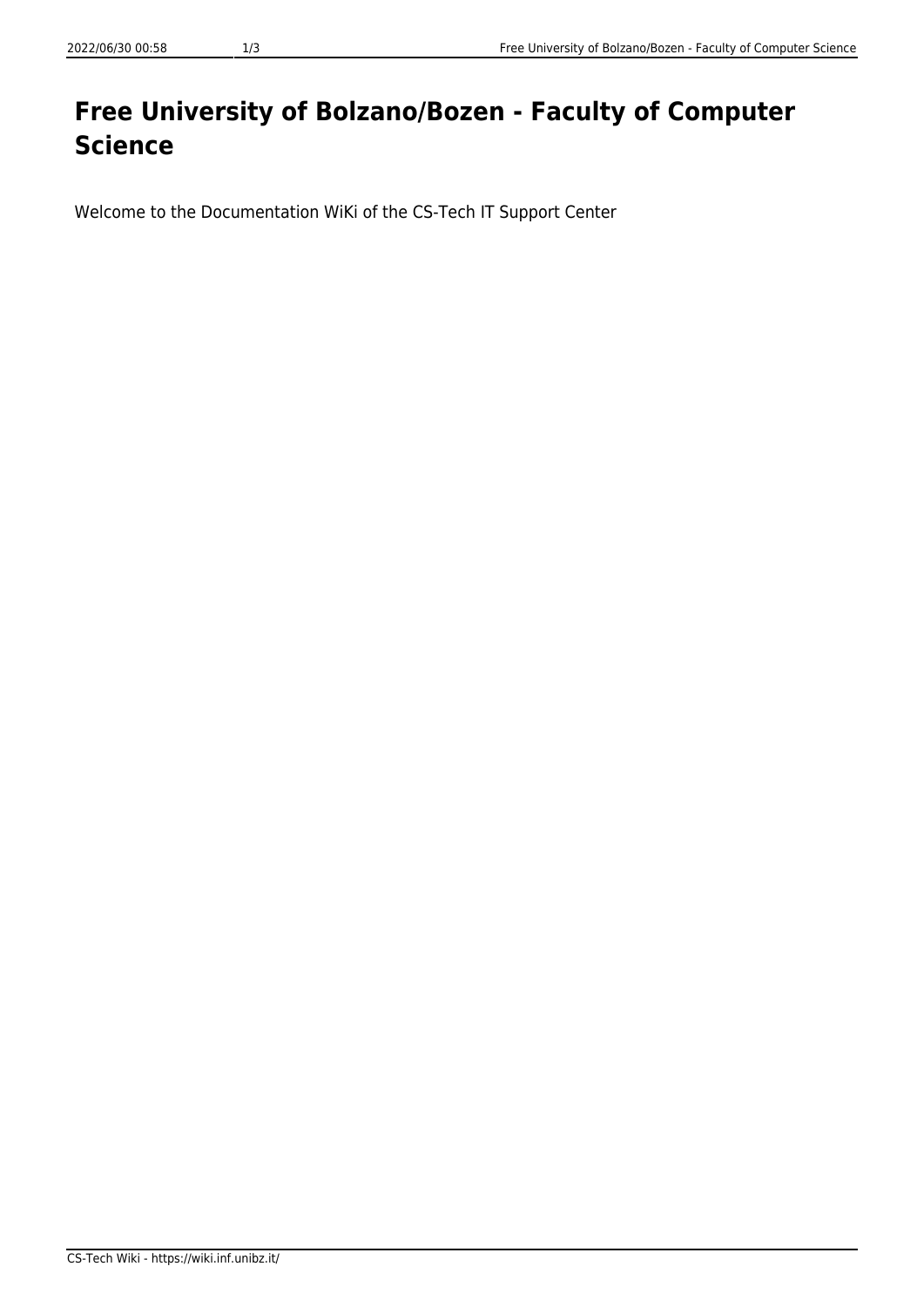| <b>Equipment</b><br>This section contains information about installed<br>servers, available services, equipment for<br>didactic purposes and network configuration.<br><b>Servers Server by OS</b><br>Notebook names<br>Equipment for didactic purposes<br><b>Computer labs</b><br><b>Printer and Copier</b><br>Age of computers and monitors<br><b>Clients check list</b><br><b>Services</b><br>This section contains information about the<br>services offered by the servers of the Faculty of<br>Computer Science.<br><b>Streaming Server</b><br><b>Homes on San</b><br><b>Network infos</b><br>Licenses<br><b>Web Server</b><br><b>Mail Server</b><br><b>Repository Server</b> | <b>Contacts</b><br>This section is devoted to communication tools.<br>It contains a list of the mailing lists available at<br>the Faculty of Computer Science and a link to<br>the ticketing system used to request services to<br>the IT support center.<br><b>Mailing lists</b><br>Mail to IT support center<br><b>Ticketing system</b><br><b>Seminar Room Booking POS 135</b><br><b>Meeting Room Booking POS 134</b><br><b>Knowledge base</b><br>This section represents a repository of detailed<br>instructions on how to perform common<br>operations related to the hardware and software<br>in use by the Faculty of Computer Science.<br>Howto's<br><b>Documentation</b><br><b>External links</b><br><b>Users contribution</b><br><b>Activities base</b><br>This section keeps track of the current activities<br>of the IT support center of the Faculty of<br>Computer Science. It contains a list of the<br>ongoing tasks and meeting reports.<br><b>Ongoing tasks</b><br><b>CS-Tech meeting reports</b><br><b>Miscellaneous</b> |
|-------------------------------------------------------------------------------------------------------------------------------------------------------------------------------------------------------------------------------------------------------------------------------------------------------------------------------------------------------------------------------------------------------------------------------------------------------------------------------------------------------------------------------------------------------------------------------------------------------------------------------------------------------------------------------------|----------------------------------------------------------------------------------------------------------------------------------------------------------------------------------------------------------------------------------------------------------------------------------------------------------------------------------------------------------------------------------------------------------------------------------------------------------------------------------------------------------------------------------------------------------------------------------------------------------------------------------------------------------------------------------------------------------------------------------------------------------------------------------------------------------------------------------------------------------------------------------------------------------------------------------------------------------------------------------------------------------------------------------------------|
|                                                                                                                                                                                                                                                                                                                                                                                                                                                                                                                                                                                                                                                                                     | Administrative                                                                                                                                                                                                                                                                                                                                                                                                                                                                                                                                                                                                                                                                                                                                                                                                                                                                                                                                                                                                                               |
| <b>Others</b><br>Debian/Ubuntu apt-get local mirrors<br><b>Licenses</b><br>Nagios: A system and network monitoring<br>application (for cs-tech only!)                                                                                                                                                                                                                                                                                                                                                                                                                                                                                                                               | <b>Infos</b><br>This section contains detailed network maps of<br>the Faculty of Computer Science and Laboraties<br><b>Faculty of Computer Science Map</b><br>computer laboratories map                                                                                                                                                                                                                                                                                                                                                                                                                                                                                                                                                                                                                                                                                                                                                                                                                                                      |
| <b>Monthly Poll</b>                                                                                                                                                                                                                                                                                                                                                                                                                                                                                                                                                                                                                                                                 | Index                                                                                                                                                                                                                                                                                                                                                                                                                                                                                                                                                                                                                                                                                                                                                                                                                                                                                                                                                                                                                                        |